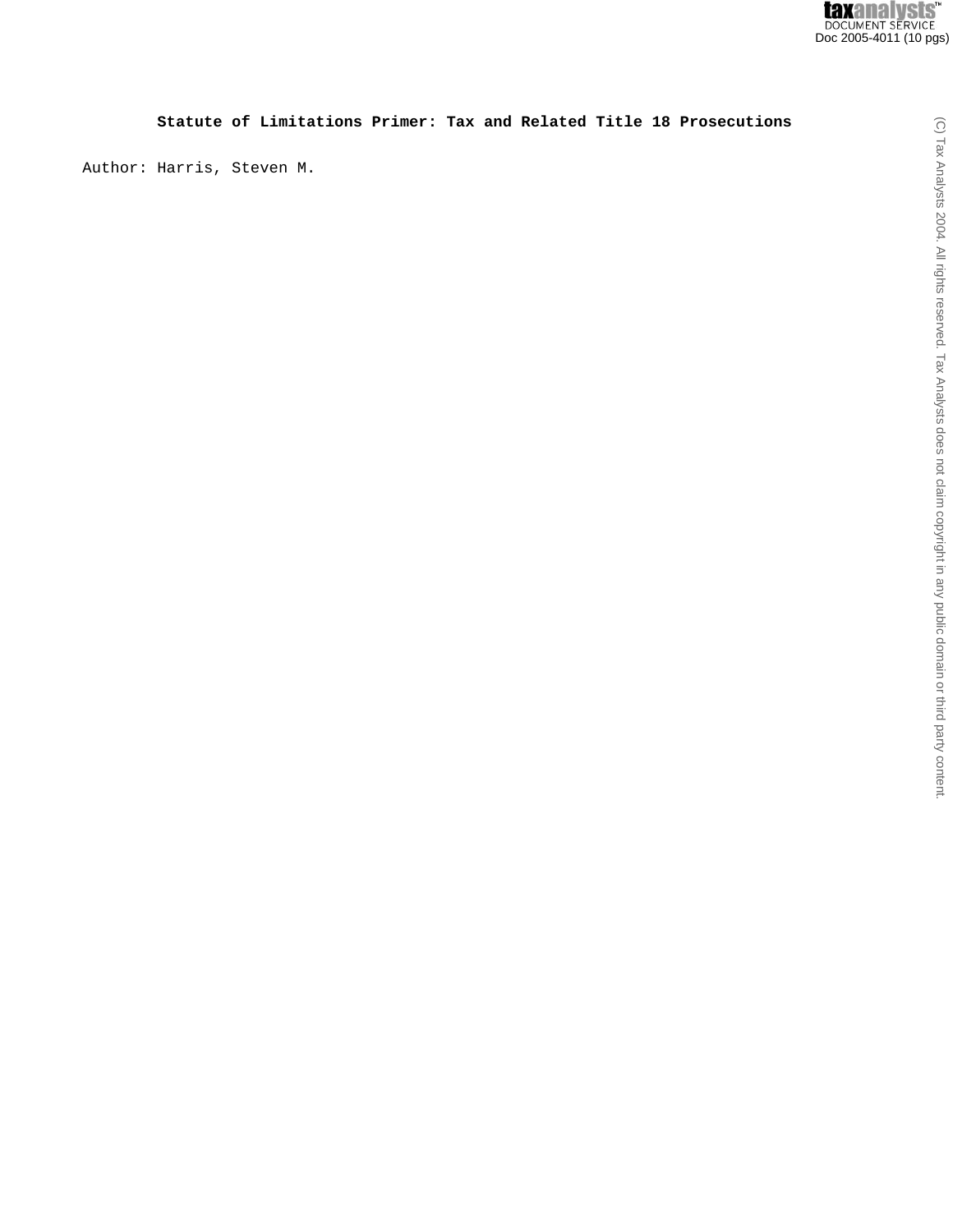## **Introduction**

All tax and related Title 18 criminal offenses investigated by IRS special agents have a statute of limitations. $^1$  However, the determination of the applicable limitations period is not usually just a straightforward counting of days, months, or years.

## **General Considerations**

The statute of limitations is an affirmative defense. It is waived if not timely asserted. $^2$  A conviction will be affirmed when a defendant knowingly waives a viable statute of limitations defense.

The principal issues that arise when a statute of limitations defense is raised are: what is the applicable statute of limitations period; when did the limitations period begin to run; and has there been a tolling event or an extension provision affecting the normal expiration of the applicable limitations period.

The usual federal criminal statute of limitations for noncapital offenses is five years.<sup>4</sup> The statute of limitations for an offense prosecuted under most code offense provisions and related conspiracies is determined under section 6531. That provision sets forth the general rule of a three-year limitations period. However, as discussed in more detail below, the general rule is consumed by a list of exceptions that lengthen the limitations periods to six years for most tax crimes.

It is hornbook law that the statute of limitations on a criminal prosecution begins to run only on occurrence of all of the essential elements of the offense -- that is, when the crime is said to be "complete."<sup>5</sup> In determining whether the statute of limitations has expired, the day of the commission of the offense is normally excluded; the day of the return of the indictment or filing of an information is included.

Special agents routinely determine and note in their investigative files the expiration date(s) of each offense being considered. Although the application of the Sentencing Guidelines makes it immaterial to a sentence whether one or more charges become time-barred, consideration of the statute of limitations and resolution of any issues are part of the case review processes of both IRS Criminal Investigation (CI) division and the Tax Division of the Department of Justice.  $2^2$  See United States v. Arky, 938 F.2d 579 (5th Cir. 1991); United States v. Karlin, 785 F.2d 90 (3d Cir. 1986).<br><sup>3</sup> In United States v. Akmakijan, 647 F.2d 12 (9th Cir In United States v. Akmakjian, 647 F.2d 12 (9th Cir. 1981), the defendant was not allowed to withdraw a guilty plea to an admittedly time-barred count, because he expressly waived a statute of limitations defense motion that was pending at the time of his guilty plea.  $\frac{4}{5}$  18 U.S.C. section 3282(a). <sup>5</sup> See United States v. Irvine, 98 U.S. 450 (1879); Toussie

 $\odot$ 

v. United States, 397 U.S. 112 (1970).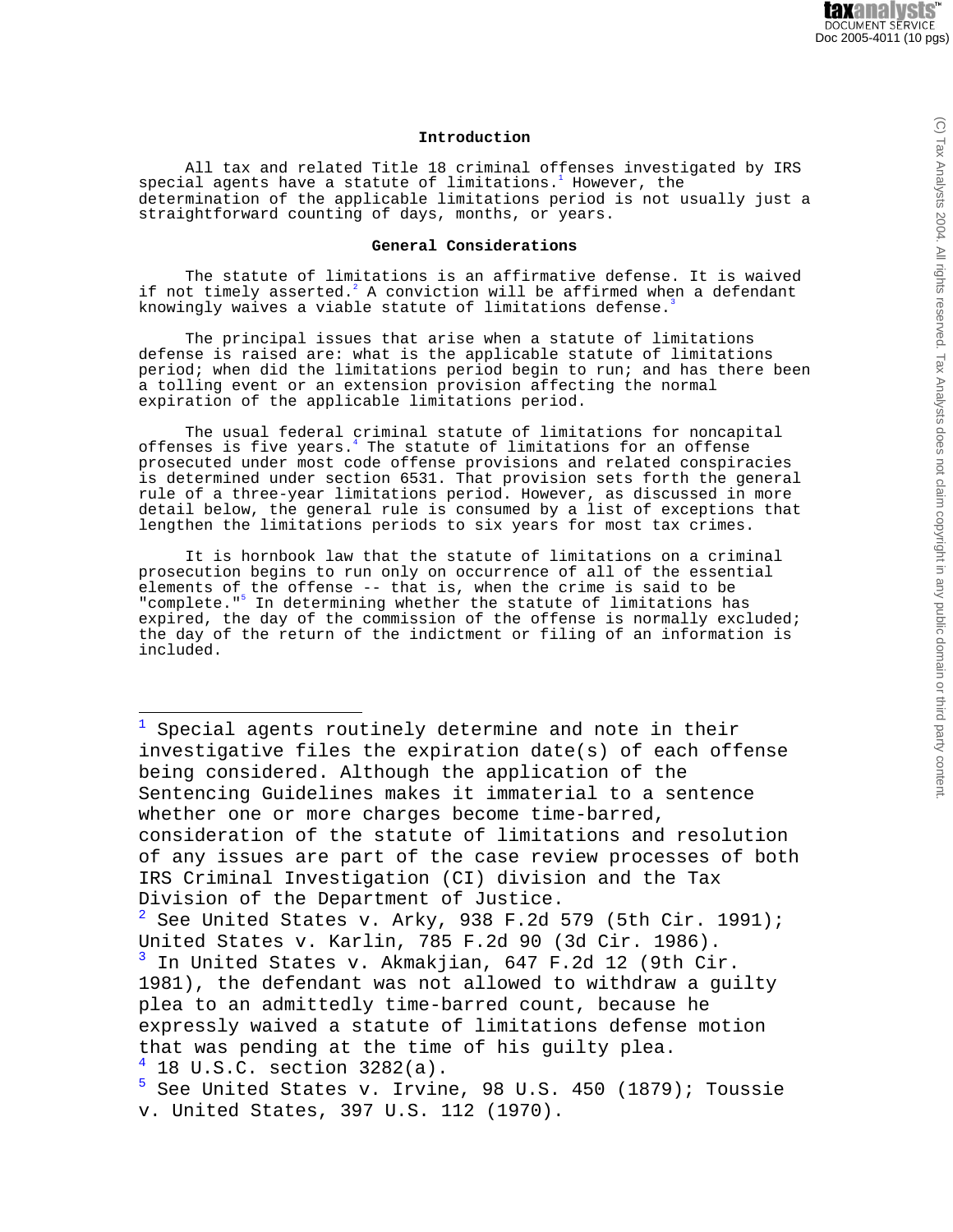A tax return filed early is deemed filed on the initial statutory due date prescribed by the code.<sup>6</sup> A return that is filed beyond the due date generally triggers the statute of limitations period on the date the return is filed,<sup>7</sup> that is, the date the IRS receives the return. That date is usually fixed by the official receipt date stamped on the return.<sup>8</sup> A return that has an extended due date triggers the limitations period whenever filed after the original statutory due date, regardless of whether it was filed before or after the extended due date.

A crime that is said to be "continuing" might have an indefinite limitations period. With the exception of conspiracy, the notion that a crime is a continuing offense is disfavored.<sup>10</sup> Nevertheless, under certain circumstances, ordinary tax violations have been held to assume continuing offense status. In one case, a course of evasion of payment of assessed taxes continuing over many years was charged in a single count. The district court rejected a statute of limitations argument and determined the indictment properly charged a continuing course of conduct that included the evasion of payment for taxes more than six years old. $11$  In another case, the government argued that the limitations period for an evasion prosecution was extended annually by the defendant's failure to correct documents that contained a false Social Security number, resulting in a tax deficiency in later years. Although the opinion upheld the indictment as timely, the court did not rule on the continuing offense issue.

## **Tolling and Extension**

The statute of limitations is tolled upon the timely filing of an information or indictment.<sup>13</sup> Section 6531 tolls the running of the

 $6$  United States v. Habig, 390 U.S. 222 (1968); section 6513(a).  $\frac{7}{1}$  Habig, 390 U.S. 222. <sup>8</sup> See United States v. Robinson, 811 F.Supp. 1174 (S.D. Miss. 1993); United States v. Stella, 745 F.Supp. 195 (S.D.N.Y. 1990).  $9$  Habig, 390 U.S. 222.  $10$  Toussie, 397 U.S. 112; Irvine, 98 U.S. 450. See also, e.g., United States v. Knoll, 16 F.3d 1313 (2d Cir. 1994).  $11$  Shorter v. United States, 608 F. Supp. 871 (D.D.C. 1985), aff'd, 809 F.2d 54 (D.C. Cir. 1987).  $12$  United States v. Payne, 978 F.2d 1177 (10th Cir. 1992).  $13$  See, e.g., United States v. Schmick, 904 F.2d 936 (5th Cir. 1990); United States v. Saussy, 802 F.2d 849 (6th Cir. 1986). When a timely indictment or information is dismissed after the limitations period has expired for a reason other than one that bars a later prosecution, a new indictment or information may be brought within six calendar months. 18 U.S.C. section 3288. Similarly, if a timely brought indictment or information is dismissed when the limitations period will expire within six calendar months, a new indictment or information can be brought within six calendar months. 18 U.S.C. section 3289. See, e.g., United States v. Serubo, 502 F.Supp. 299 (E.D. Pa. 1980). A timebarred indictment dismissed under a plea agreement can be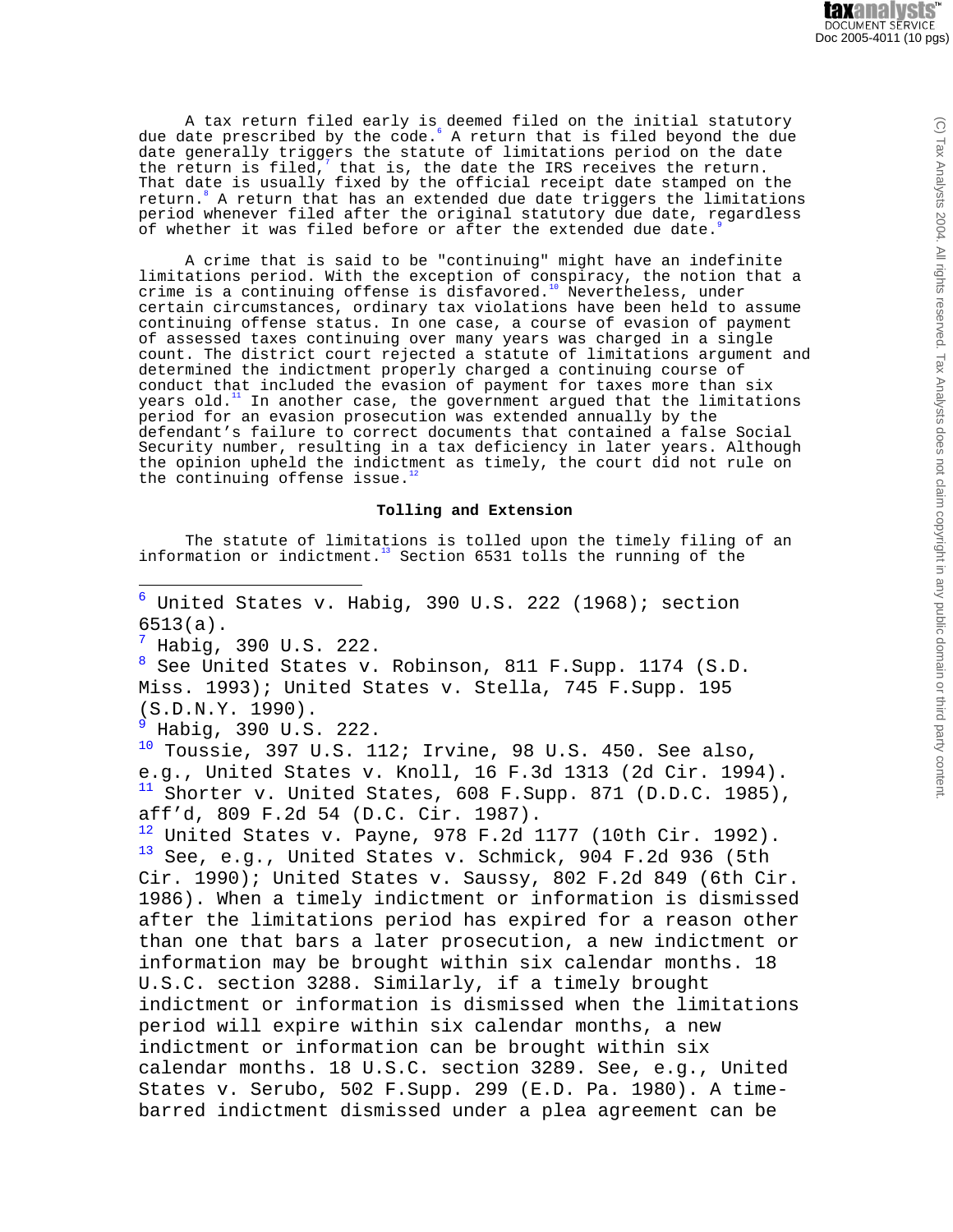statute of limitations while the defendant is "outside the United States" or a "fugitive from justice". $14$  Mere absence from the United States invokes the code tolling provision, because neither the intention for the absence from the United States nor its duration are pertinent.<sup>1</sup> No criminal statute of limitations runs on a Title 18 offense while one is "fleeing from justice."<sup>1</sup>

Another code provision, section 7609(e), suspends the limitations period for criminal prosecution when a "third-party recordkeeper" summons is not complied with or when there is a related summons proceeding instituted.

A district judge may enter an order suspending the statute of limitations in certain situations when a formal request for foreign evidence is outstanding.

#### **Tax Misdemeanors**

Except for certain information returns, the statute of limitations to prosecute the willful failure to timely file a return under section 7203 is six years. $19$  The general three-year period applies to misdemeanor failure to file any information return required under sections 6031- 6060. Included are the information returns required to be filed by partnerships, exempt organizations, certain trusts, certain foreign corporations, trade or business payers (Form W-2 and Form 1099 series),

reinstated if a guilty plea is vacated. See 18 U.S.C. section 3296.

 $14$  A fugitive from justice is defined under 18 U.S.C. section 3290.

<sup>15</sup> See United States v. Marchant, 774 F.2d 888 (8th Cir. 1985) (while on an 11-day vacation to Switzerland, the defendant could not be served criminal process); United States v. Myerson, 368 F.2d 393 (2d Cir. 1966) (115 days total absence during the statute of limitations period for various purposes without indicia of flight).

<sup>16</sup> 18 U.S.C. section 3290. It remains unresolved whether mere absence from the jurisdiction is sufficient to invoke that tolling provision, or whether intended flight in the face of pending charges is required.

 $17$  See, e.g., United States v. Orlowski, 808 F.2d 1283 (8th Cir. 1986).

18 18 U.S.C. section 3292. See, e.g., United States v. Torres, 318 F.3d 1058 (11th Cir. 2003).

 $19$  Section 6531(4) refers to a failure to "make a return at the time or times required by law or regulation." The failure to file a foreign financial account form, TDF 90.22-1, a felony, is not technically a tax offense. See 31 U.S.C. section 5322(a). The offense has a five-year statute of limitations under 18 U.S.C. section 3282(a).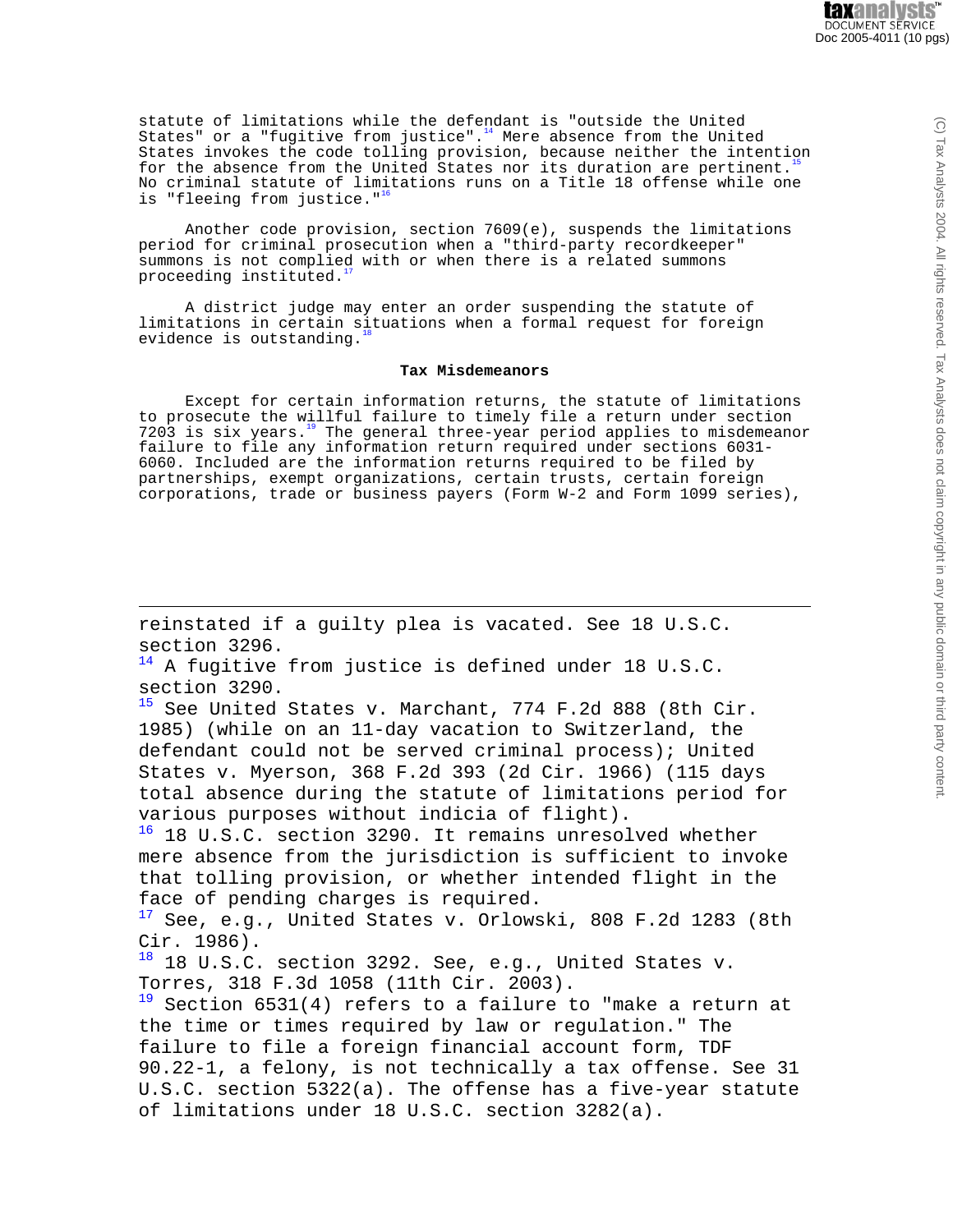pension plans, and for mortgage foreclosures. Also included is Form 8300, which is required for certain cash receipts.

A failure-to-file offense is complete -- and the statute begins to run -- when the failure becomes willful. Ordinarily, that would be the day after the due date of a tax return, but it can be later if there is sufficient proof the failure did not become willful until later. $21$  The determination of the date when a failure-to-file offense became willful is factual, and is therefore a question to be determined by the jury.<sup>2</sup> When a valid extension of time to file has been obtained,  $23^{\circ}$  failure to file does not become willful until the day after the extended due date. $24$ 

The offense of willful failure to pay charged under section 7203 has a six-year limitations period.<sup>25</sup> In those cases, the concepts are similar; the running of the limitations period commences the day after the failure to pay becomes willful.<sup>2</sup>

 $20$  The offense is, however, a felony, because the potential term of imprisonment is five years, not one year. See section 7203 (last sentence).

 $21$  The government's evidentiary burden to prove willfulness other than immediately on passage of the due date will likely be difficult. See United States v. Goldstein, 502 F.2d 526 (3d Cir. 1974).

 $22$  United States v. Hook, 781 F.2d 1166 (6th Cir. 1986).  $23$  See section 6081. Extensions are invalid or can be invalidated retroactively when they are filed untimely, not accompanied by proper payment of estimated liability when required, or in the case of an extension that is not automatic and subject to discretion, when the reason provided for requesting the extension is false. See, e.g., Phillips v. United States, 843 F.2d 438 (11th Cir. 1988); Crocker v. Comm'r, 92 TC 899 (1989); Rev. Rul. 79-113, 1979-1 C.B. 389.

 $24$  Phillips, 843 F.2d 438. See also United States v. Pandilidis, 524 F.2d 644 (6th Cir. 1975). Compare United States v. Calhoun, 566 F.2d 969 (5th Cir. 1978) (nonfiling after claimed application of automatic extension for residing or traveling outside the United States results in lookback to April 15), and Galuska v. Comm'r, 98 T.C. 661 (1992) (filing extensions have no effect on the civil refund limitations period).

 $25$  Section 6531(4).

 $26$  United States v. Sams, 865 F.2d 713 (6th Cir. 1988) (jury could have inferred from the defendant's attachment to the return indicating a willingness to make payment arrangements that willfulness was lacking until that date or later); United States v. Andros, 484 F.2d 531 (9th Cir. 1973) (limitations period can commence at a date later then when taxes are assessed or payment demanded).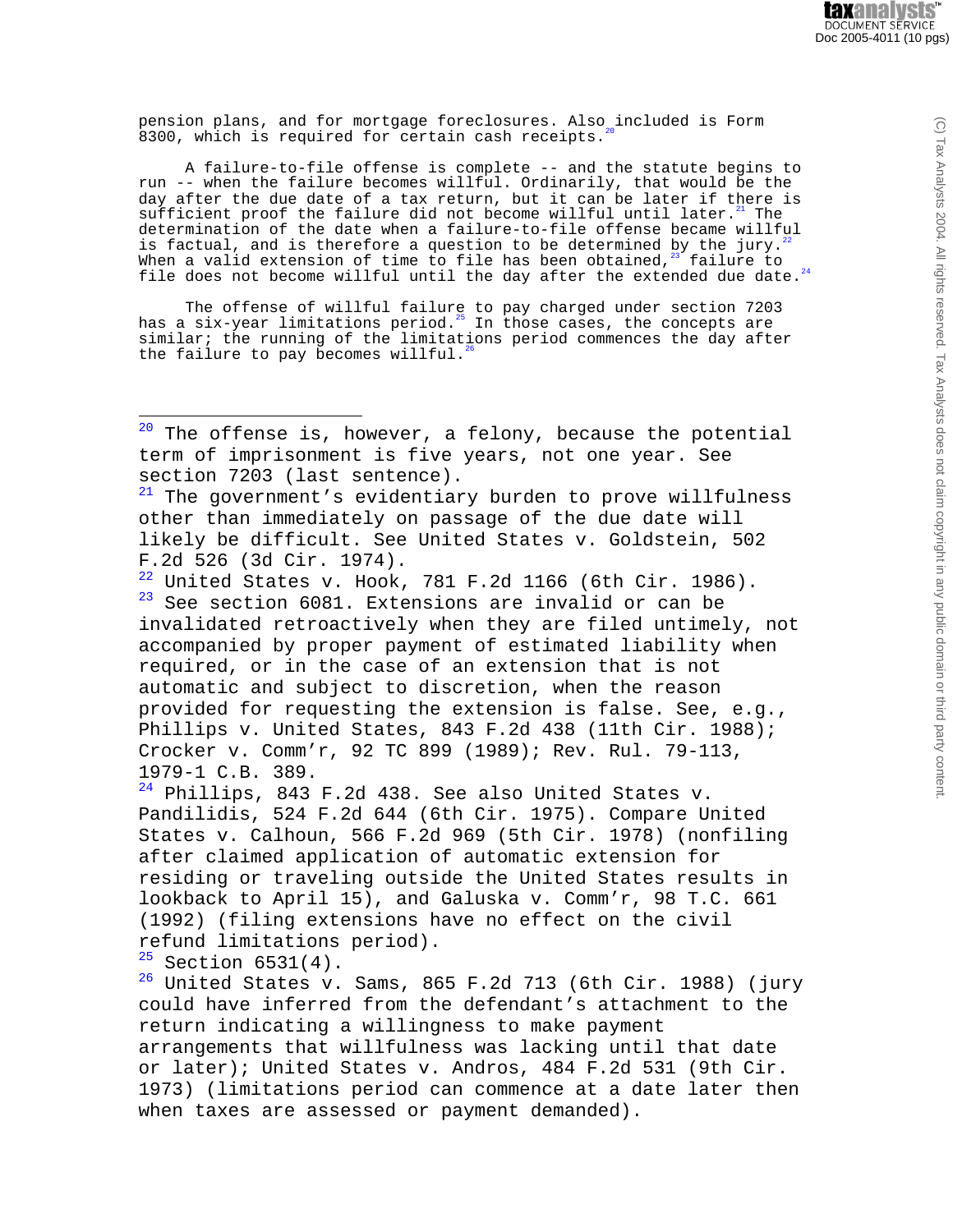Lesser known misdemeanors of omission enumerated by section 7203 (the failure to keep records and the failure to supply information) are not subject to an exception contained in section 6531. Those offenses are subject to a three-year statute of limitations. The misdemeanor offenses set forth in sections 7204 and 7205, which regard withholding statements, are also subject to a three-year limitations period.

Section 7207, which provides for the misdemeanor punishment of a false or fraudulent document, is subject to a six-year limitations period.<sup>27</sup> That limitations period will ordinarily begin to run on the date the document is presented. For example, if a taxpayer submitted a false or fraudulent document during an examination in 2004 to support a deduction claimed on his timely filed 2001 tax return, although the statute of limitations on prosecution of the false tax return or evasion offense expires in the year 2008, the limitations period on the section 7207 false presentment offense does not expire until 2010.

## **Tax Felonies**

Tax felonies normally implicate a six-year limitations period. That includes tax evasion (section 7201); filing a false return or other document (section  $7206(1)$ ); the aiding and assisting thereof (section  $7206(2)$ ; and the intangible misconduct provision (section  $7212(a)$ ), which is somewhat analogous to an obstruction offense. The statute of limitations to prosecute both the evasion of assessment and evasion of payment under section 7201 is six years.

When the sole affirmative act of tax evasion charged is the filing of a false return, the general filing date rules apply to compute the limitations period. However, in other cases, the limitations period for an evasion offense runs on the commission of the last affirmative act of evasion, so evasion cases can be brought long after six years from the anniversary date of the filing of the offending tax return.<sup>29</sup> Therefore, if any affirmative act is committed after a return is filed, the sixyear period may run from the time of the commission of the affirmative  $act.^{30}$  In a failure-to-file case in which affirmative acts result in a

 $27$  Section 6531(5).

 $28$  Section 6531(2).

 $29$  See, e.g., United States v. Beacon Brass Co., 344 U.S. 43 (1952) (post-filing false statements to officials); United States v. Goodyear, 649 F.2d 226 (4th Cir. 1981) (false statements made after filing of false return). <sup>30</sup> That date can be much later than the return due date or actual filing date. See, e.g., United States v. Dandy, 998 F.2d 1344 (6th Cir. 1993) (December 1990 indictment for 1982 and 1983 evasion was timely more than six years from delinquent return filings when evasive acts occurred through November 1985); United States v. Winfeld, 906 F.2d 970 (11th Cir. 1992) (indictment in 1988 was timely on January 31, 1979**,** for fiscal year-end false return filed December 5, 1980, when false statement was made to agents in 1984); United States v. DeTar, 832 F.2d 1110 (9th Cir. 1987) (timely indictment in October 1985 charging evasion of payment of 1977 and 1978 taxes); United States v. Ferris, 807 F.2d 269 (1st Cir. 1986) (1985 indictment for evasion in 1976 and 1977 held timely when 1979 and 1985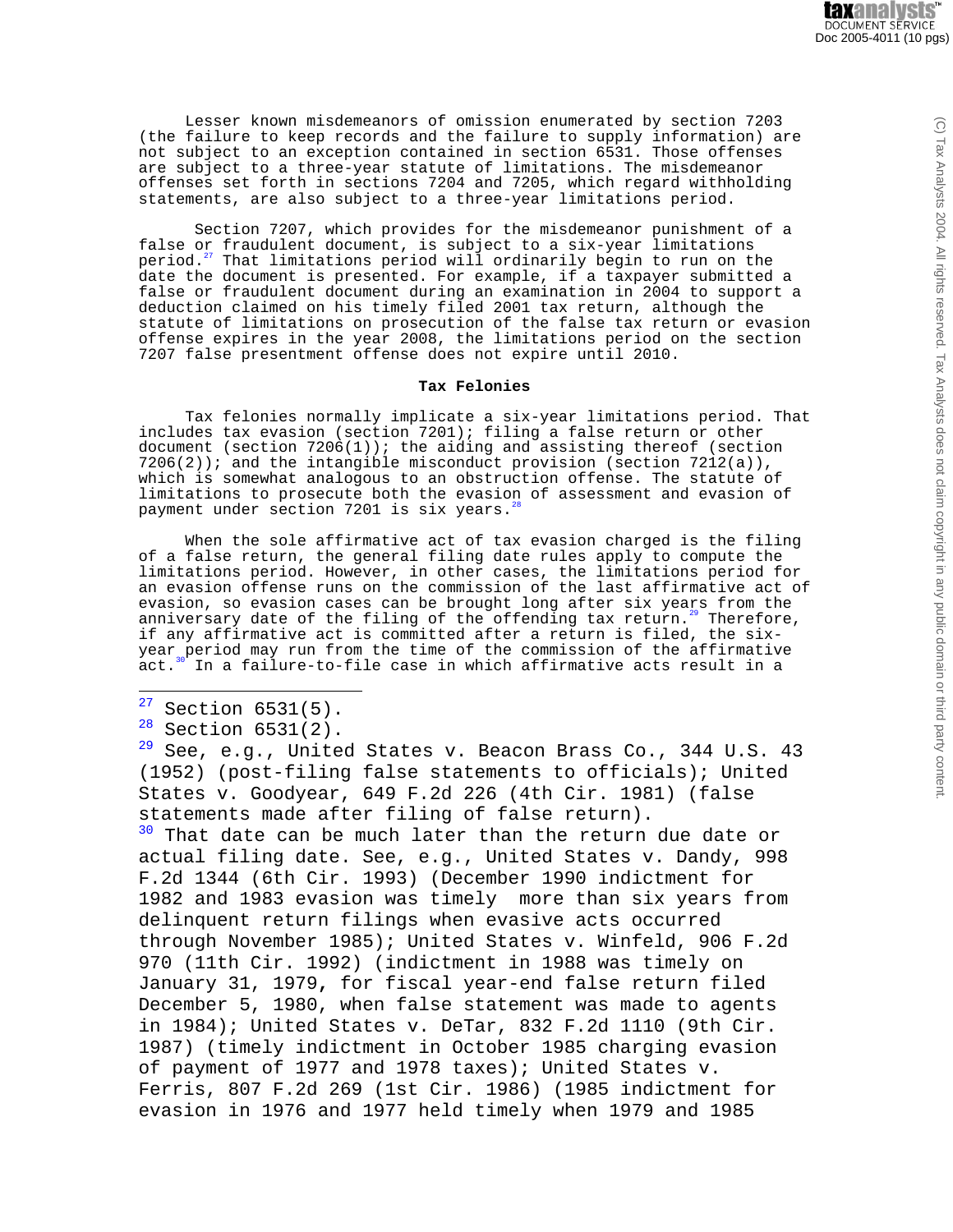Spies evasion charge, the limitations period commences to run from the due date of the return or the last affirmative act of evasion, whichever is later.

The statute of limitations to prosecute the filing of false tax returns, statements, affidavits, or other documents is six years.<sup>32</sup> For an original return, the statute of limitations commences on the later of the due date or date of filing, whichever is earlier. For a delinquent return or an amended return filed after the due date, the limitations period commences when the return is filed with the IRS.

Under section  $7206(2)$ , the statute of limitations to prosecute one who assists in the preparation or presentation of a false return or other document is  $\sin x$  years.<sup>34</sup> There is no case that provides a clear-cut answer to the question of when the statute of limitations commences to run under section 7206(2). Because a violation of that provision can be charged in different ways, all of the possible issues have not received critical examination. In one case, a section 7206(2) violation was held to occur every time a taxpayer relied on the advice of the defendant, a tax shelter promoter, to file false returns, even though more than six years had elapsed since he provided the initial advice to claim false deductions.<sup>35</sup> Depending on how an indictment charges an aiding and assisting offense and what view is followed (whether or not the actual filing of a return or other document is an element of the offense $36$ , the statute of limitations may not commence until a false return or other document is actually filed. If filing is not deemed an element of a particular section 7206(2) offense -- for example, when an indictment only charges counseling or advising the preparation of a false return or document, or when the false return or document is provided to an intermediary who is required by law to file it -- the crime would appear to be complete when the defendant provided the prohibited aid or assistance, and the six-year period would run from that date, regardless of filing or the due date.<sup>37</sup> If a defendant is charged with the actual preparation of a false tax return, it might be argued that the statute of limitations runs from the last date prescribed for filing the return,

statements to agents were made to conceal prior evasion); United States v. Trownsell, 367 F.2d 815 (7th Cir. 1966) (1964 indictment charging 1961 affirmative act made to conceal evasion of 1946-1953 taxes held timely). Accord, United States v. Payne, 978 F.2d 1177 (10th Cir. 1992) (discussing cases and focusing on the date a tax deficiency is incurred when affirmative acts occur earlier).  $31$  See, e.g., United States v. DiPetto, 936 F.2d 96 (2d Cir. 1991) (when earlier filing and maintaining of false withholding document, Form W-4, is the affirmative act charged, limitations period runs from later due date of unfiled income tax return).  $32$  Section 6531(5).<br> $33$  United States V  $\frac{33}{34}$  United States v. Samara, 643 F.2d 701 (10th Cir. 1981).<br> $\frac{34}{34}$  Section 6531(3) Section 6531(3).  $35$  United States v. Kelley, 864 F.2d 569 (7th Cir. 1989). See United States v. Dahlstrom, 713 F.2d 1423 (9th Cir. 1983).  $37$  See United States Cutler, 948 F.2d 691 (10th Cir. 1991). A similar argument was rejected in Imholte v. United

States, 226 F2d 585 (8th Cir. 1955).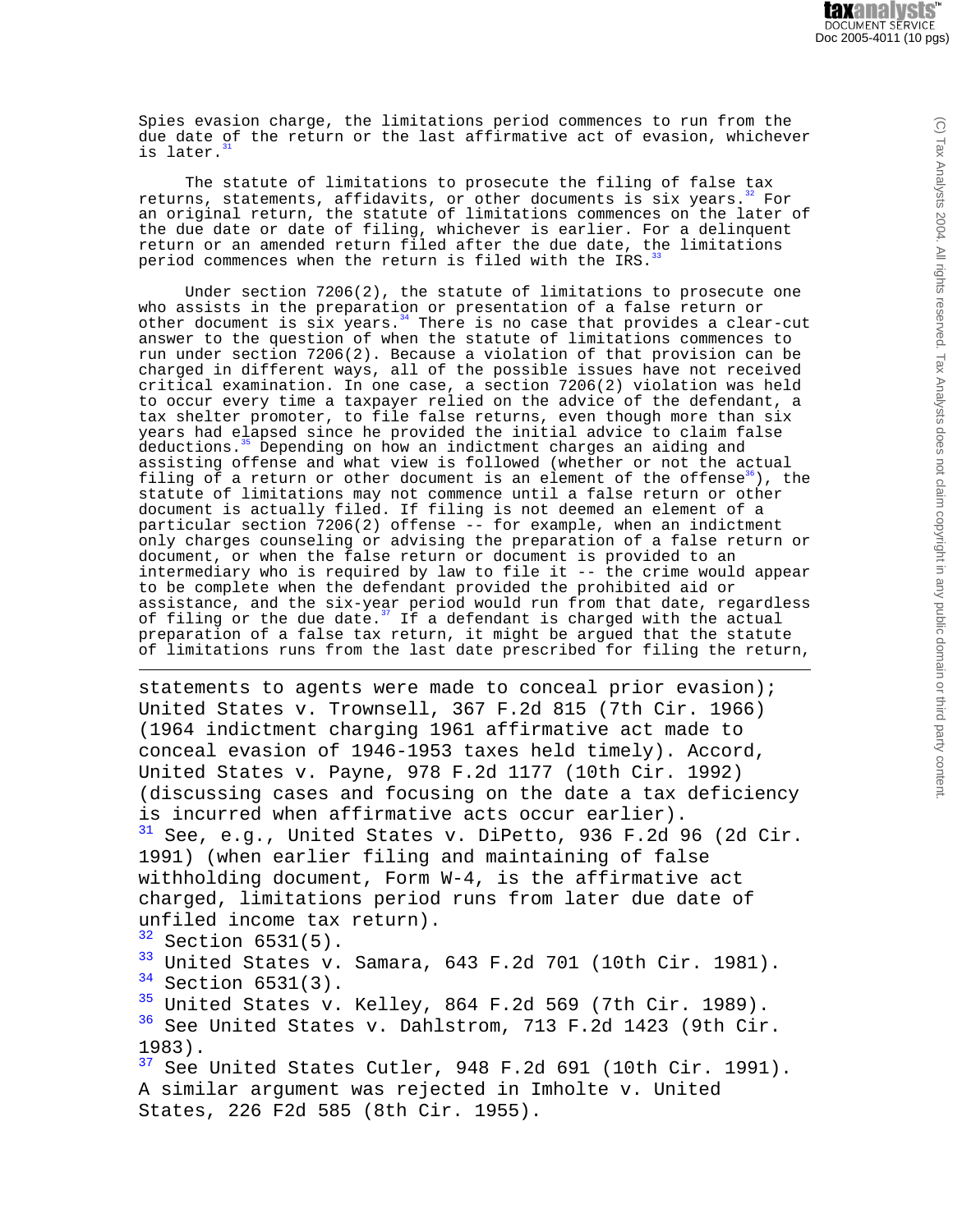regardless of when the preparation occurred and whether or not the return was ever filed.

Offenses under section 7202 regarding employment tax withholding have been held to be subject to the six-year limitations period.<sup>39</sup> The offenses described in section 7212(a), including the omnibus obstruction-type clause regarding the due administration of the IRS, is subject to a six-year limitations period.<sup>40</sup> The limitations period commences upon the occurrence of the last corrupt act.

#### **Tax-Related Title 18 Offenses**

The principal nontax offenses $42$  investigated by IRS special agents (other than conspiracy and money-laundering), including false statements (18 U.S.C. section 1001), false claims (18 U.S.C. section 287), and aiding and abetting (18 U.S.C. section 2), are subject to the customary five-year statute of limitations.<sup>43</sup>

The limitations period to prosecute a false statement under 18 U.S.C. section 1001 ordinarily begins to run when the false oral or written statement is made. One decision holds that a false statement that is mailed begins the limitations period when mailed, not when received, based on the rationale that neither the receipt nor reliance by the agency are elements of the offense.<sup>44</sup> Generally, each false statement is a separate crime against which a separate limitations period is applied.<sup>45</sup> An indictment charging a false oral statement made

 $38$  See Hull v. United States, 356 F.2d 919 (5th Cir. 1966). In United States v. Bursten, 395 F.2d 976 (5th Cir. 1968), the Fifth Circuit stated it deemed Hull overruled by Habig.<br><sup>39</sup> United States v. Mussachia, 900 F.2d 493 (2d. Cir. 1990); United States v. Porth, 426 F.2d 519 (10th Cir. 1970).  $40$  Section 6531(6). See United States v. Kassouf, 144 F.3d 952, Doc 98-16265, 98 TNT 100-81 (6th Cir. 1998); United States v. Kelly, 147 F.3d 172 (2d. Cir. 1998); United States v. Wilson, 118 F.3d 328, Doc 97-20500, 97 TNT 135-14 (4th Cir. 1997). <sup>41</sup> See United States v. Workinger, 90 F.3d 1409, Doc 96- 21347, 96 TNT 147-64 (9th Cir. 1996).  $42$  For a listing including others, see IRM Part 9, Exhibit 9.1.3-2 (Aug. 11, 2003).  $43$  18 U.S.C. section 3282(a). The government may argue that under section 6531(1), the limitations period for an 18 U.S.C. section 287 offense is six years. That argument would appear to be correct for 18 U.S.C. section 286, which criminalizes conspiracies relating to fraudulent claims, but not section 287, because neither the intent to defraud nor an attempt to evade are elements of a section 287 offense.  $44$  United States v. Smith, 740 F.2d 734 (9th Cir. 1984).  $45$  See, e.g., United States v. Jordan, 890 F.2d 247 (10th Cir. 1989); United States v. Warnick, 815 F.2d 1341 (10th Cir. 1987). Repeated false statements given in response to

identical questions can result in a defendant being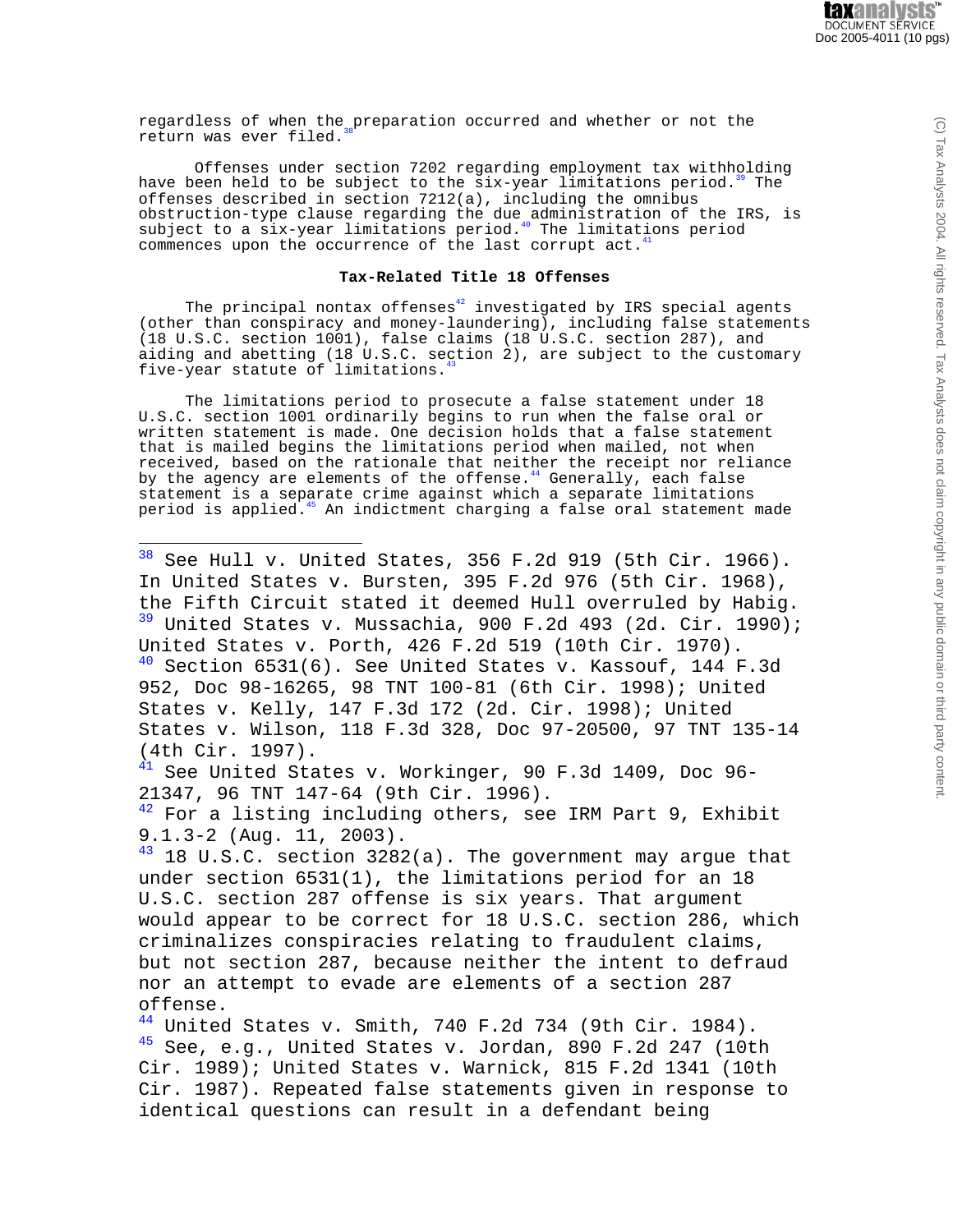within the limitations period that serves to confirm a similar false written statement made outside the limitations period is not subject to a statute of limitations defense.

The period of limitations to prosecute a false claim under 18 U.S.C. section 287 normally begins to run when the false claim is presented. For income tax returns and other documents that claim a false refund from the IRS, that will ordinarily be when the return or other document is filed.

The ordinary statute of limitations for prosecution of criminal conspiracies under 18 U.S.C. section 371 is five years.<sup>48</sup> The statute of limitations period on a conspiracy commences from the date of the last overt act undertaken in furtherance of the main criminal objectives.

A conspiracy under the offense clause of 18 U.S.C. section 371 is not necessarily subject to the same limitations period as the underlying offense. Conspiracy is not the commission of the crime which it contemplates, nor does a conspiracy violate or arise under the statute whose violation is the object of the conspiracy.<sup>50</sup> Thus, a conspiracy to commit a substantive tax offense ordinarily has a five-year limitations period regardless of whether the underlying offense carries a three- or six-year statute of limitations. Under section 6531, however, there is a six-year limitations period applicable when a conspiracy charges "the defrauding or attempting to defraud the United States or any agency thereof" or attempts "in any manner to evade or defeat any tax or the payment thereof."<sup>51</sup> It is unclear whether a five- or six-year statute It is unclear whether a five- or six-year statute applies to a conspiracy to violate section  $7206(2)$ .

The exact language used in an indictment to express the objects of a conspiracy must be carefully scrutinized to determine the applicable limitations period. When a single-count conspiracy charges conduct

convicted for only one such false statement. United States v. Olsowy, 836 F.2d 439 (9th Cir. 1987). When those multiple false statements are made, the government need only indict and prove one false statement made within the five-year limitations period.

 $46$  United States v. Roshko, 969 F.2d 9 (2d Cir. 1992). <sup>47</sup> It is unclear whether the code filing provisions (for example, section 6513(a)) are applicable to a Title 18 false claim prosecution.

 $48$  18 U.S.C. section 3282(a).

 $49$  Grunewald v. United States, 353 U.S. 391 (1957). See also United States v. Fletcher, 928 F.2d 495 (2d Cir. 1991).  $50$  See Braverman v. United States, 317 U.S. 49 (1942).<br> $51$  Sections 6531(1) 6531(8) See e.g. United States Sections  $6531(1)$ ,  $6531(8)$ . See, e.g., United States v. Aracri, 968 F.2d 1512 (2d Cir. 1992); United States v. Vogt, 910 F.2d 1184 (4th Cir. 1990); United States v. Brunetti, 615 F.2d 899 (10th Cir. 1980); United States v. Waldman, 941 F.2d 1544 (11th Cir. 1991), United States v. Lowder, 492 F.2d 953 (4th Cir. 1974); United States v. Ingredient Technology Corp., 698 F.2d 88 (2d Cir. 1983). <sup>52</sup> United States v. Fruehauf, 577 F.2d 1038 (6th Cir. 1978).